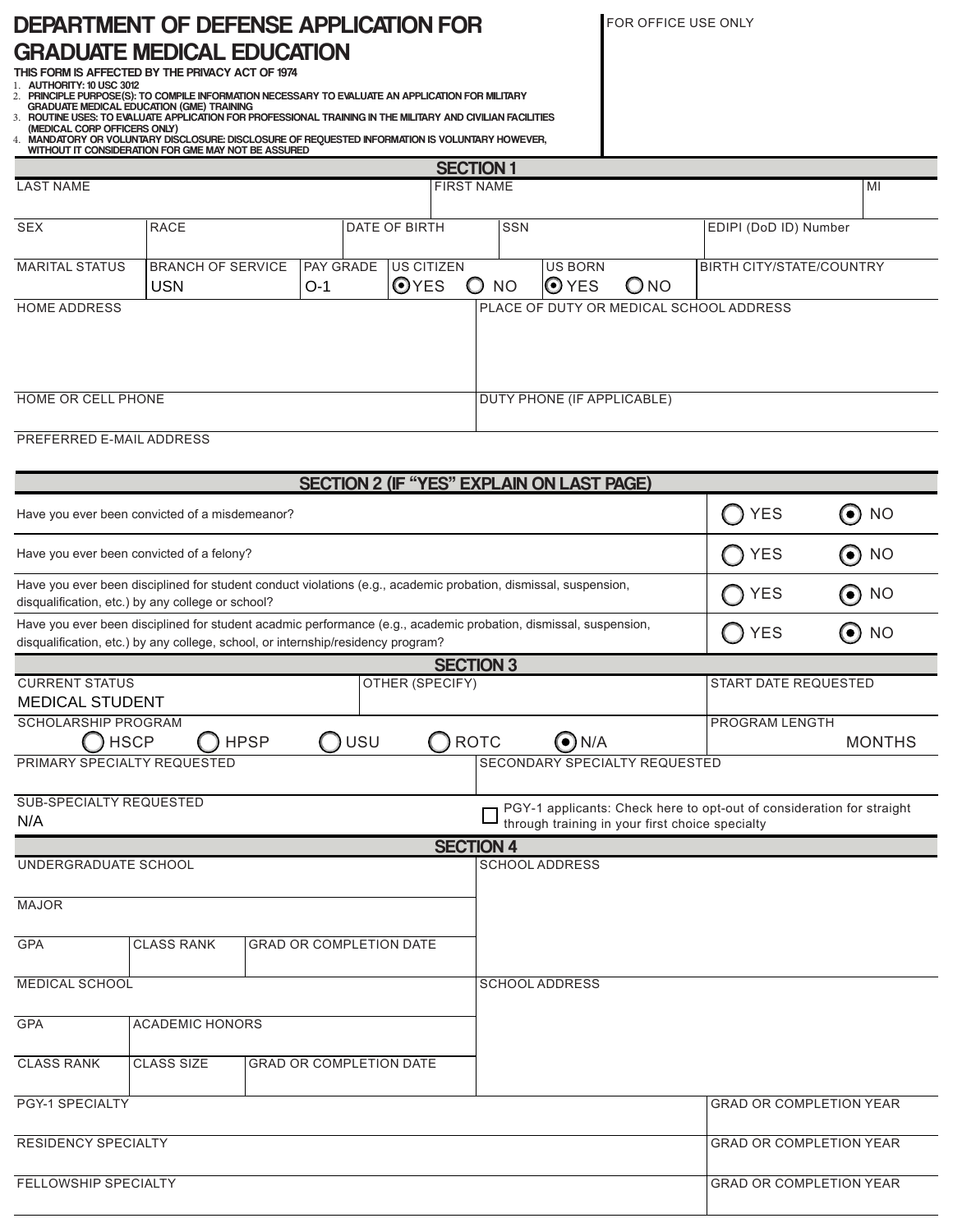| <b>LAST NAME</b>                                                                                                                                    |                                               | <b>FIRST NAME</b>                                                          |                                         | MI                | SSN                                                                     |                                                     |                                                               |                        |                                   |  |
|-----------------------------------------------------------------------------------------------------------------------------------------------------|-----------------------------------------------|----------------------------------------------------------------------------|-----------------------------------------|-------------------|-------------------------------------------------------------------------|-----------------------------------------------------|---------------------------------------------------------------|------------------------|-----------------------------------|--|
|                                                                                                                                                     |                                               |                                                                            |                                         |                   |                                                                         |                                                     |                                                               |                        |                                   |  |
| <b>PGY-1 ROTATIONS</b><br>FILL OUT ONLY IF YOU ARE APPLYING FOR A RESIDENCY AND DID NOT COMPLETE A CATEGORICAL INTERNSHIP IN THAT SPECIALTY, DO NOT |                                               |                                                                            |                                         |                   |                                                                         |                                                     |                                                               |                        |                                   |  |
|                                                                                                                                                     | COMPLETE IF YOU ARE APPLYING FOR A FELLOWSHIP |                                                                            |                                         |                   |                                                                         |                                                     |                                                               |                        |                                   |  |
| <b>SPECIALTY</b>                                                                                                                                    |                                               |                                                                            | <b>NUMBER OF WEEKS</b>                  | <b>SPECIALTY</b>  |                                                                         |                                                     | NUMBER OF WEEKS                                               |                        |                                   |  |
| <b>SPECIALTY</b>                                                                                                                                    |                                               |                                                                            | <b>NUMBER OF WEEKS</b>                  | <b>SPECIALTY</b>  |                                                                         |                                                     | <b>NUMBER OF WEEKS</b>                                        |                        |                                   |  |
| <b>SPECIALTY</b>                                                                                                                                    |                                               |                                                                            | NUMBER OF WEEKS                         | <b>SPECIALTY</b>  |                                                                         |                                                     |                                                               | <b>NUMBER OF WEEKS</b> |                                   |  |
| <b>SPECIALTY</b>                                                                                                                                    |                                               |                                                                            | NUMBER OF WEEKS                         | <b>SPECIALTY</b>  |                                                                         |                                                     |                                                               | NUMBER OF WEEKS        |                                   |  |
| <b>SPECIALTY</b>                                                                                                                                    |                                               |                                                                            | NUMBER OF WEEKS                         | <b>SPECIALTY</b>  |                                                                         |                                                     | <b>NUMBER OF WEEKS</b>                                        |                        |                                   |  |
| <b>SPECIALTY</b>                                                                                                                                    |                                               |                                                                            | <b>NUMBER OF WEEKS</b>                  | <b>SPECIALTY</b>  |                                                                         |                                                     |                                                               | <b>NUMBER OF WEEKS</b> |                                   |  |
| <b>SPECIALTY</b>                                                                                                                                    |                                               |                                                                            | NUMBER OF WEEKS                         | <b>SPECIALTY</b>  |                                                                         |                                                     | <b>NUMBER OF WEEKS</b>                                        |                        |                                   |  |
| <b>SPECIALTY</b>                                                                                                                                    |                                               |                                                                            | NUMBER OF WEEKS                         | <b>SPECIALTY</b>  |                                                                         |                                                     |                                                               | NUMBER OF WEEKS        |                                   |  |
|                                                                                                                                                     |                                               |                                                                            |                                         |                   | <b>SECTION 5</b>                                                        |                                                     |                                                               |                        |                                   |  |
|                                                                                                                                                     | SPECIALTY BOARD CERTIFICATION                 |                                                                            | INDICATED SPECIALTY BOARD CERTIFICATION |                   |                                                                         |                                                     |                                                               |                        | ECFMG CERT NUMBER (IF APPLICABLE) |  |
| <b>YES</b>                                                                                                                                          | $\odot$ NO                                    |                                                                            |                                         |                   |                                                                         |                                                     |                                                               | #                      | <b>DATE</b>                       |  |
| $\odot$ FLEX                                                                                                                                        | MEDICAL LICENSING EXAMINATION<br>NBME/USMLE   |                                                                            |                                         | NBOME/COMLEX      | *COPY OF STEPS 1 - 3 MUST BE SUBMITTED<br><b>WITH THIS APPLICATION*</b> |                                                     |                                                               |                        |                                   |  |
| STEP <sub>1</sub><br>N/A SCORE<br><b>PASS</b><br><b>FAIL</b>                                                                                        |                                               |                                                                            |                                         |                   | YEAR TAKEN IIF ANY STEPS NOT PASSED OR TAKEN PLEASE EXPLAIN BELOW       |                                                     |                                                               |                        |                                   |  |
| STEP <sub>2</sub><br><b>FAIL</b><br><b>PASS</b><br>N/A SCORE                                                                                        |                                               |                                                                            |                                         | <b>YEAR TAKEN</b> |                                                                         |                                                     |                                                               |                        |                                   |  |
| STEP <sub>3</sub><br>YEAR TAKEN<br><b>PASS</b><br><b>FAIL</b><br>N/A SCORE                                                                          |                                               |                                                                            |                                         |                   |                                                                         |                                                     |                                                               |                        |                                   |  |
| <b>POST-PGY-1 EXPERIENCE (LAST 3 DUTY ASSIGNMENTS)</b>                                                                                              |                                               |                                                                            |                                         |                   |                                                                         |                                                     |                                                               |                        |                                   |  |
| <b>FROM</b>                                                                                                                                         | TO<br>PRESENT                                 | DUTY STATION                                                               |                                         |                   | <b>DUTY TITLE</b>                                                       |                                                     |                                                               |                        |                                   |  |
| <b>FROM</b>                                                                                                                                         | TO                                            | <b>DUTY STATION</b>                                                        |                                         |                   | <b>DUTY TITLE</b>                                                       |                                                     |                                                               |                        |                                   |  |
| <b>FROM</b>                                                                                                                                         | TO                                            | <b>DUTY STATION</b>                                                        |                                         |                   |                                                                         |                                                     | <b>DUTY TITLE</b>                                             |                        |                                   |  |
|                                                                                                                                                     |                                               |                                                                            |                                         |                   | <b>SECTION 6</b>                                                        |                                                     |                                                               |                        |                                   |  |
| PARTICIPATION IN FEDERALLY FUNDED PROGRAMS (CHECK ALL THAT APPLY)<br><b>HPSP</b><br><b>HSCP</b><br><b>ROTC</b><br><b>USUHS</b>                      |                                               |                                                                            |                                         |                   |                                                                         | <b>FAP</b>                                          | PLEASE INDICATE APPROPRIATE DOCTORATE<br>O DOCTOR OF MEDICINE |                        |                                   |  |
| <b>MILITARY ACADEMY</b>                                                                                                                             |                                               |                                                                            | <b>DIRECT ACCESSION</b>                 |                   | N/A                                                                     |                                                     |                                                               | O DOCTOR OF OSTEOPATHY |                                   |  |
| I POSSESS A CURRENT UNRESTRICTED MEDICAL LICENSE<br>$\odot$ NO<br><b>YES</b>                                                                        |                                               |                                                                            |                                         |                   |                                                                         | *IF YES, ATTACH A COPY OF LICENSE WITH APPLICATION* |                                                               |                        |                                   |  |
|                                                                                                                                                     |                                               |                                                                            |                                         |                   | <b>SECTION 7</b>                                                        |                                                     |                                                               |                        |                                   |  |
| HONORABLE DISCHARGE (IF NOT EXPLAIN)<br><b>PRIOR MILITARY SERVICE</b><br>O<br><b>YES</b><br><b>NO</b>                                               |                                               |                                                                            |                                         |                   |                                                                         |                                                     |                                                               |                        |                                   |  |
| <b>FROM</b>                                                                                                                                         | TO                                            | <b>YES</b><br><b>NO</b><br><b>OCCUPATION OR SPECIALTY</b><br><b>BRANCH</b> |                                         |                   |                                                                         |                                                     |                                                               |                        |                                   |  |
| <b>FROM</b>                                                                                                                                         | TO                                            | <b>BRANCH</b>                                                              | OCCUPATION OR SPECIALTY                 |                   |                                                                         |                                                     |                                                               |                        |                                   |  |
|                                                                                                                                                     |                                               |                                                                            |                                         |                   | PLEASE LIST ANY PROFESSIONAL SOCIETIES                                  |                                                     |                                                               |                        |                                   |  |
| PLEASE LIST ANY MILITARY HONORS                                                                                                                     |                                               |                                                                            |                                         |                   |                                                                         |                                                     |                                                               |                        |                                   |  |
| PLEASE LIST ANY ACADEMIC HONORS                                                                                                                     |                                               |                                                                            |                                         |                   |                                                                         | PLEASE LIST ANY VOLUNTEER INFORMATION               |                                                               |                        |                                   |  |
|                                                                                                                                                     | PLEASE LIST ANY PUBLICATIONS OR RESEARCH      |                                                                            |                                         |                   |                                                                         |                                                     |                                                               |                        |                                   |  |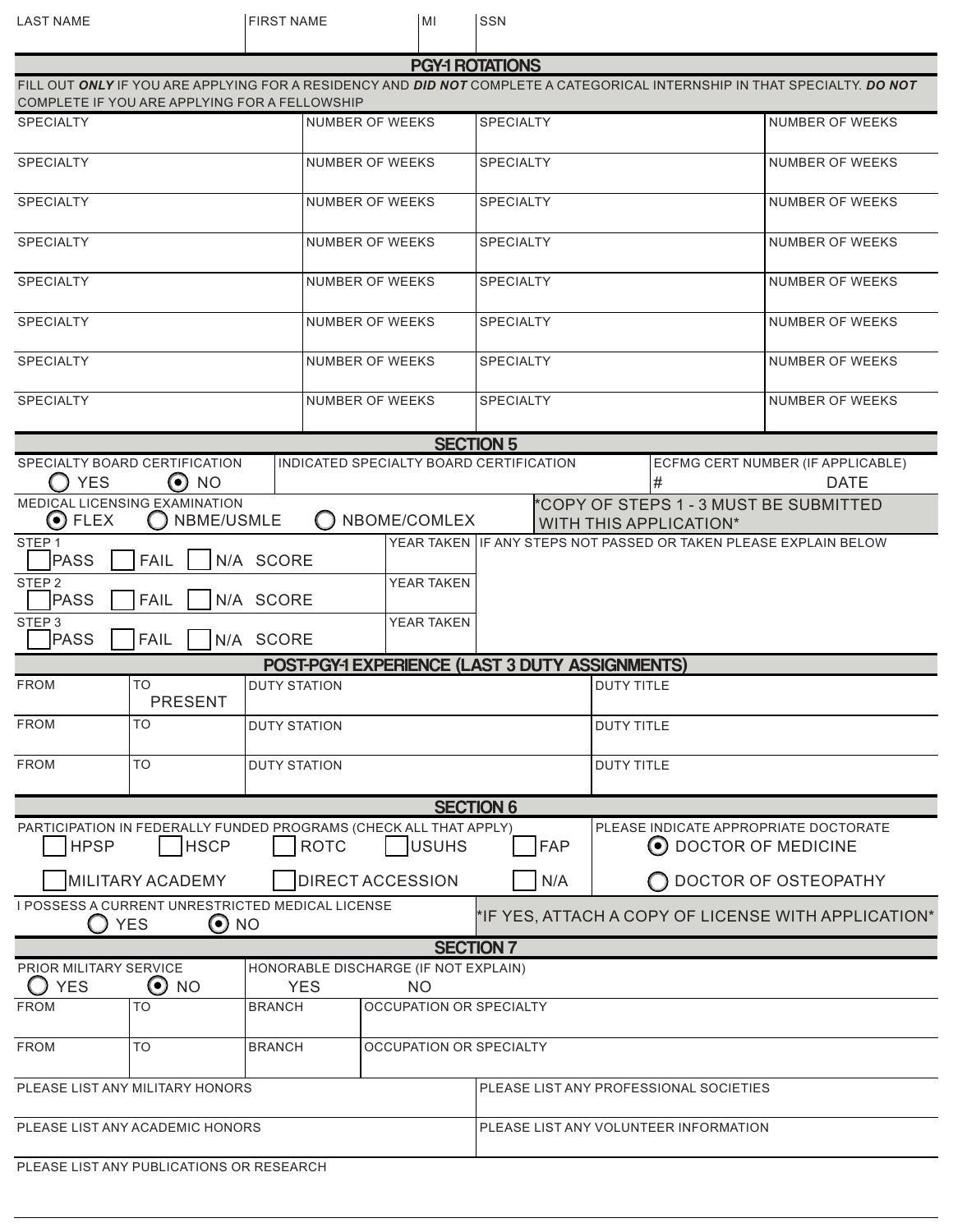| <b>LAST NAME</b>          | <b>FIRST NAME</b>                                                                              | MI    | SSN                                                                                                                                                                                                                                                                                                                                                                                                                                                                                                                                                                                                                                                                                                                                                                                                                                                                                                                                                                                                                                                                                                                                                                                                                                                                                                                                                                                                                                                                                |
|---------------------------|------------------------------------------------------------------------------------------------|-------|------------------------------------------------------------------------------------------------------------------------------------------------------------------------------------------------------------------------------------------------------------------------------------------------------------------------------------------------------------------------------------------------------------------------------------------------------------------------------------------------------------------------------------------------------------------------------------------------------------------------------------------------------------------------------------------------------------------------------------------------------------------------------------------------------------------------------------------------------------------------------------------------------------------------------------------------------------------------------------------------------------------------------------------------------------------------------------------------------------------------------------------------------------------------------------------------------------------------------------------------------------------------------------------------------------------------------------------------------------------------------------------------------------------------------------------------------------------------------------|
|                           |                                                                                                |       | <b>TRAINING PREFERENCES</b>                                                                                                                                                                                                                                                                                                                                                                                                                                                                                                                                                                                                                                                                                                                                                                                                                                                                                                                                                                                                                                                                                                                                                                                                                                                                                                                                                                                                                                                        |
|                           | AUTHORIZATION FROM SPECIALTY LEADER AND NMPDC GME.                                             |       | PLEASE RANK IN ORDER OF PREFERENCE (1, 2, 3, 4, 5). ADDITIONALLY DO NOT APPLY FOR ARMY OR AIR FORCE LOCATIONS WITHOUT PRIOR                                                                                                                                                                                                                                                                                                                                                                                                                                                                                                                                                                                                                                                                                                                                                                                                                                                                                                                                                                                                                                                                                                                                                                                                                                                                                                                                                        |
|                           |                                                                                                |       | <b>NAVY TRAINING LOCATIONS</b>                                                                                                                                                                                                                                                                                                                                                                                                                                                                                                                                                                                                                                                                                                                                                                                                                                                                                                                                                                                                                                                                                                                                                                                                                                                                                                                                                                                                                                                     |
|                           | NAVAL MEDICAL CENTER, PORTSMOUTH, VIRGINIA                                                     |       |                                                                                                                                                                                                                                                                                                                                                                                                                                                                                                                                                                                                                                                                                                                                                                                                                                                                                                                                                                                                                                                                                                                                                                                                                                                                                                                                                                                                                                                                                    |
|                           | NAVAL MEDICAL CENTER, SAN DIEGO, CALIFORNIA                                                    |       |                                                                                                                                                                                                                                                                                                                                                                                                                                                                                                                                                                                                                                                                                                                                                                                                                                                                                                                                                                                                                                                                                                                                                                                                                                                                                                                                                                                                                                                                                    |
|                           | NAVAL HOSPITAL, CAMP LEJEUNE, NORTH CAROLINA                                                   |       |                                                                                                                                                                                                                                                                                                                                                                                                                                                                                                                                                                                                                                                                                                                                                                                                                                                                                                                                                                                                                                                                                                                                                                                                                                                                                                                                                                                                                                                                                    |
|                           | NAVAL HOSPITAL, CAMP PENDLETON, CALIFORNIA                                                     |       |                                                                                                                                                                                                                                                                                                                                                                                                                                                                                                                                                                                                                                                                                                                                                                                                                                                                                                                                                                                                                                                                                                                                                                                                                                                                                                                                                                                                                                                                                    |
|                           | NAVAL HOSPITAL, JACKSONVILLE, FLORIDA                                                          |       |                                                                                                                                                                                                                                                                                                                                                                                                                                                                                                                                                                                                                                                                                                                                                                                                                                                                                                                                                                                                                                                                                                                                                                                                                                                                                                                                                                                                                                                                                    |
|                           | NAVAL AEROSPACE MEDICAL INSTITUTE, PENSACOLA, FLORIDA                                          |       |                                                                                                                                                                                                                                                                                                                                                                                                                                                                                                                                                                                                                                                                                                                                                                                                                                                                                                                                                                                                                                                                                                                                                                                                                                                                                                                                                                                                                                                                                    |
|                           | HOSPITAL, FORT BELVOIR, MALCOLM GROW MEDICAL CENTER, ANDREWS AFB, USHUS                        |       | NCC - NATIONAL NAVAL MEDICAL CENTER BETHESDA, WALTER REED ARMY MEDICAL CENTER, DEWITT ARMY COMMUNITY                                                                                                                                                                                                                                                                                                                                                                                                                                                                                                                                                                                                                                                                                                                                                                                                                                                                                                                                                                                                                                                                                                                                                                                                                                                                                                                                                                               |
|                           |                                                                                                |       | <b>CIVILIAN AND OTHER TRAINING LOCATIONS</b>                                                                                                                                                                                                                                                                                                                                                                                                                                                                                                                                                                                                                                                                                                                                                                                                                                                                                                                                                                                                                                                                                                                                                                                                                                                                                                                                                                                                                                       |
| CIVILIAN DEFERRED (NADDS) | CIVILIAN NAVY SPONSORED (FTOS)                                                                 |       |                                                                                                                                                                                                                                                                                                                                                                                                                                                                                                                                                                                                                                                                                                                                                                                                                                                                                                                                                                                                                                                                                                                                                                                                                                                                                                                                                                                                                                                                                    |
| <b>CIVILIAN SPONSORED</b> |                                                                                                |       |                                                                                                                                                                                                                                                                                                                                                                                                                                                                                                                                                                                                                                                                                                                                                                                                                                                                                                                                                                                                                                                                                                                                                                                                                                                                                                                                                                                                                                                                                    |
| CIVILIAN DEFERRED (NGMEP) |                                                                                                |       |                                                                                                                                                                                                                                                                                                                                                                                                                                                                                                                                                                                                                                                                                                                                                                                                                                                                                                                                                                                                                                                                                                                                                                                                                                                                                                                                                                                                                                                                                    |
| VA/DOD/CIV                |                                                                                                |       |                                                                                                                                                                                                                                                                                                                                                                                                                                                                                                                                                                                                                                                                                                                                                                                                                                                                                                                                                                                                                                                                                                                                                                                                                                                                                                                                                                                                                                                                                    |
| VA/DOD/CIV 2              |                                                                                                |       |                                                                                                                                                                                                                                                                                                                                                                                                                                                                                                                                                                                                                                                                                                                                                                                                                                                                                                                                                                                                                                                                                                                                                                                                                                                                                                                                                                                                                                                                                    |
| VA/DOD/CIV 3              |                                                                                                |       |                                                                                                                                                                                                                                                                                                                                                                                                                                                                                                                                                                                                                                                                                                                                                                                                                                                                                                                                                                                                                                                                                                                                                                                                                                                                                                                                                                                                                                                                                    |
|                           | ARMED FORCES INSTITUTE OF PATHOLOGY                                                            |       |                                                                                                                                                                                                                                                                                                                                                                                                                                                                                                                                                                                                                                                                                                                                                                                                                                                                                                                                                                                                                                                                                                                                                                                                                                                                                                                                                                                                                                                                                    |
|                           | UNIFORMED SERVICES UNIVERSITY OF HEALTH SCIENCES (NON-CLINICAL)                                |       |                                                                                                                                                                                                                                                                                                                                                                                                                                                                                                                                                                                                                                                                                                                                                                                                                                                                                                                                                                                                                                                                                                                                                                                                                                                                                                                                                                                                                                                                                    |
|                           | WALTER REED ARMY INSTITUTE OF RESEARCH                                                         |       |                                                                                                                                                                                                                                                                                                                                                                                                                                                                                                                                                                                                                                                                                                                                                                                                                                                                                                                                                                                                                                                                                                                                                                                                                                                                                                                                                                                                                                                                                    |
|                           | OTHER FEDERAL (PLEASE INDICATE)                                                                |       |                                                                                                                                                                                                                                                                                                                                                                                                                                                                                                                                                                                                                                                                                                                                                                                                                                                                                                                                                                                                                                                                                                                                                                                                                                                                                                                                                                                                                                                                                    |
|                           |                                                                                                |       | ARMY AND AIR FORCE TRAINING LOCATIONS                                                                                                                                                                                                                                                                                                                                                                                                                                                                                                                                                                                                                                                                                                                                                                                                                                                                                                                                                                                                                                                                                                                                                                                                                                                                                                                                                                                                                                              |
|                           |                                                                                                | O YES | *DO NOT APPLY WITHOUT PRIOR AUTHORIZATION FROM SPECIALTY LEADER AND NMLPDC GME*<br>I HAVE AUTHORIZATION FROM SPECIALTY LEADER AND NMLPDC GME TO APPLY FOR ARMY AND AIR FORCE<br>$\odot$ NO                                                                                                                                                                                                                                                                                                                                                                                                                                                                                                                                                                                                                                                                                                                                                                                                                                                                                                                                                                                                                                                                                                                                                                                                                                                                                         |
|                           | DAVID GRANT MEDICAL CENTER, TRAVIS AFB, CA                                                     |       |                                                                                                                                                                                                                                                                                                                                                                                                                                                                                                                                                                                                                                                                                                                                                                                                                                                                                                                                                                                                                                                                                                                                                                                                                                                                                                                                                                                                                                                                                    |
|                           | USAF REGIONAL HOSPITAL, EGLIN AFB, FL                                                          |       |                                                                                                                                                                                                                                                                                                                                                                                                                                                                                                                                                                                                                                                                                                                                                                                                                                                                                                                                                                                                                                                                                                                                                                                                                                                                                                                                                                                                                                                                                    |
|                           | ERHLING BERQUIST CLINIC, OFFUTT AFB, UNIVERSITY OF NEBRASKA, OMAHA, NE                         |       |                                                                                                                                                                                                                                                                                                                                                                                                                                                                                                                                                                                                                                                                                                                                                                                                                                                                                                                                                                                                                                                                                                                                                                                                                                                                                                                                                                                                                                                                                    |
|                           | KEESLER MEDICAL CENTER, KEESLER AFB, MS<br>MIKE O'CALLAGHAN FEDERAL HOSPITAL, NELLIS AFB, NV   |       |                                                                                                                                                                                                                                                                                                                                                                                                                                                                                                                                                                                                                                                                                                                                                                                                                                                                                                                                                                                                                                                                                                                                                                                                                                                                                                                                                                                                                                                                                    |
|                           | DEWITT ARMY COMMUNITY HOSPITAL, FORT BELVOIR, VA                                               |       |                                                                                                                                                                                                                                                                                                                                                                                                                                                                                                                                                                                                                                                                                                                                                                                                                                                                                                                                                                                                                                                                                                                                                                                                                                                                                                                                                                                                                                                                                    |
|                           | EISENHOWER ARMY MEDICAL CENTER, FORT GORDON, GA                                                |       |                                                                                                                                                                                                                                                                                                                                                                                                                                                                                                                                                                                                                                                                                                                                                                                                                                                                                                                                                                                                                                                                                                                                                                                                                                                                                                                                                                                                                                                                                    |
|                           | MADIGAN ARMY MEDICAL CENTER, TACOMA, WA                                                        |       |                                                                                                                                                                                                                                                                                                                                                                                                                                                                                                                                                                                                                                                                                                                                                                                                                                                                                                                                                                                                                                                                                                                                                                                                                                                                                                                                                                                                                                                                                    |
|                           | HOSPITAL, FORT BELVOIR, MALCOLM GROW MEDICAL CENTER, ANDREWS AFB, USHUS                        |       | NCC - NATIONAL NAVAL MEDICAL CENTER BETHESDA, WALTER REED ARMY MEDICAL CENTER, DEWITT ARMY COMMUNITY                                                                                                                                                                                                                                                                                                                                                                                                                                                                                                                                                                                                                                                                                                                                                                                                                                                                                                                                                                                                                                                                                                                                                                                                                                                                                                                                                                               |
|                           | UNIVERSITY OF TEXAS, SAN ANTONIO, TX                                                           |       | SAUSHEC - BROOKE ARMY MEDICAL CENTER, FORT SAM HOUSTON, TX, WILFORD HALL MEDICAL CENTER, LACKLAND AFB                                                                                                                                                                                                                                                                                                                                                                                                                                                                                                                                                                                                                                                                                                                                                                                                                                                                                                                                                                                                                                                                                                                                                                                                                                                                                                                                                                              |
|                           |                                                                                                |       | SAUSHEC - WILFORD HALL AMBULATORY SURGICAL CENTER, SAN ANTONIO MILITARY MEDICAL CENTER                                                                                                                                                                                                                                                                                                                                                                                                                                                                                                                                                                                                                                                                                                                                                                                                                                                                                                                                                                                                                                                                                                                                                                                                                                                                                                                                                                                             |
|                           | SCOTT AFB/ST. LOUIS SCHOOL OF MEDICINE (BELLEVILLE) PROGRAM, BELLEVILLE, IL                    |       |                                                                                                                                                                                                                                                                                                                                                                                                                                                                                                                                                                                                                                                                                                                                                                                                                                                                                                                                                                                                                                                                                                                                                                                                                                                                                                                                                                                                                                                                                    |
|                           | WRIGHT-PATTERSON MEDICAL CENTER/WRIGHT STATE UNIVERSITY, DAYTON, OH                            |       |                                                                                                                                                                                                                                                                                                                                                                                                                                                                                                                                                                                                                                                                                                                                                                                                                                                                                                                                                                                                                                                                                                                                                                                                                                                                                                                                                                                                                                                                                    |
|                           | USAFSAM (RAM - WRIGHT PATTERSON AFB, OH/HYPERBARIC LACKLAND AFB, TX)                           |       |                                                                                                                                                                                                                                                                                                                                                                                                                                                                                                                                                                                                                                                                                                                                                                                                                                                                                                                                                                                                                                                                                                                                                                                                                                                                                                                                                                                                                                                                                    |
|                           | TRIPLER ARMY MEDICAL CENTER, HONOLULU, HI<br>WILLIAM BEAUMONT ARMY MEDICAL CENTER, EL PASO, TX |       |                                                                                                                                                                                                                                                                                                                                                                                                                                                                                                                                                                                                                                                                                                                                                                                                                                                                                                                                                                                                                                                                                                                                                                                                                                                                                                                                                                                                                                                                                    |
|                           | WOMACK ARMY MEDICAL CENTER, FORT BRAGG, NC                                                     |       |                                                                                                                                                                                                                                                                                                                                                                                                                                                                                                                                                                                                                                                                                                                                                                                                                                                                                                                                                                                                                                                                                                                                                                                                                                                                                                                                                                                                                                                                                    |
|                           | DARNALL ARMY COMMUNITY HOSPITAL, FORT HOOD, TX                                                 |       |                                                                                                                                                                                                                                                                                                                                                                                                                                                                                                                                                                                                                                                                                                                                                                                                                                                                                                                                                                                                                                                                                                                                                                                                                                                                                                                                                                                                                                                                                    |
|                           | MARTIN ARMY COMMUNITY HOSPITAL, FORT BENNING, GA                                               |       |                                                                                                                                                                                                                                                                                                                                                                                                                                                                                                                                                                                                                                                                                                                                                                                                                                                                                                                                                                                                                                                                                                                                                                                                                                                                                                                                                                                                                                                                                    |
|                           | KELLER ARMY COMMUNITY HOSPITAL, WEST POINT, NY                                                 |       |                                                                                                                                                                                                                                                                                                                                                                                                                                                                                                                                                                                                                                                                                                                                                                                                                                                                                                                                                                                                                                                                                                                                                                                                                                                                                                                                                                                                                                                                                    |
| USASAM, FORT RUCKER, AL   |                                                                                                |       |                                                                                                                                                                                                                                                                                                                                                                                                                                                                                                                                                                                                                                                                                                                                                                                                                                                                                                                                                                                                                                                                                                                                                                                                                                                                                                                                                                                                                                                                                    |
| CIVILIAN SPONSORED        |                                                                                                |       |                                                                                                                                                                                                                                                                                                                                                                                                                                                                                                                                                                                                                                                                                                                                                                                                                                                                                                                                                                                                                                                                                                                                                                                                                                                                                                                                                                                                                                                                                    |
|                           |                                                                                                |       | CIVILIAN DEFERRED/REDEFERED (NON-FUNDED) *RANK EVEN IF NOT OFFERED ON HPERB IF YOU ARE INTERESTED*                                                                                                                                                                                                                                                                                                                                                                                                                                                                                                                                                                                                                                                                                                                                                                                                                                                                                                                                                                                                                                                                                                                                                                                                                                                                                                                                                                                 |
|                           | DIRECTORY PUBLISHED BY THE AMERICAN OSTEOPATHIC ASSOCIATION                                    |       | I UNDERSTAND THAT THE GME TRAINING RECEIVED IS DIRECTED TOWARD BOARD CERTIFICATION. I AM FAMILIAR WITH THE TRAINING REQUIREMENTS FOR BOARD CERTIFICATION IN THE<br>SPECIALTY FOR WHICH I HAVE APPLIED. IT IS UNDERSTOOD THAT I MUST ENTER A PROGRAM THAT IS ACCREDITED AND LISTED IN GOOD STANDING WITH THE MOST CURRENT GRADUATE<br>MEDICAL EDUCATION DIRECTORY PUBLISHED BY THE AMERICAN MEDICAL ASSOCIATION OR IF APPLICABLE (GENERALLY PGY-1 LEVEL OF GME) BY THE MOST CURRENT YEARBOOK AND<br>I UNDERSTAND THAT I MUST ALSO MEET THE REQUIREMENT TO SIT FOR THE CERTIFICATION EXAMINIATION BY THE RESPECTIVE SPECIALTY BOARD WHICH IS RECOGNIZED BY THE<br>AMERICAN BOARD OF MEDICAL SPECIALTIES. FOR THOSE SUB-SPECIALTIES WHICH DO NOT LEAD TO BOARD CERTIFICATION, NOR ACCREDITATION STATUS, TRAINING MUST BE RECEIVED IN<br>A PROGRAM APPROVED BY THE APPROPRIATE SPECIALTY SOCIETY. I UNDERSTAND THAT MY SERVICE OBLIGATION FOLLOWING SCHOOLING WILL BE COMPUTED IN ACCORDANCE WITH<br>APPLICABLE SERVICE REGULATION AND DOD DIRECTIVES AND THAT I WILL BE MADE AWARE OF MY EXACT OBLIGATION PRIOR TO ENTERING GME TRAINING. I ACKNOWLEDGE THAT I UNDER-<br>STAND THE CONTENTS OF THIS APPLICATION AND I AFFIRM THAT THE INFORMATION GIVEN IN THIS APPLICATION IS TRUE AND COMPLETE TO THE BEST OF MY KNOWLEDGE. I AM AWARE THAT<br>I MUST SUBMIT ALL SUPPORTING DOCUMENTS REQUIRED BY THE MILITARY SERVICE FOR WHICH I AM ASSIGNED FOR THIS APPLICATION TO BE COMPLETE. |

APPLICANT SIGNATURE **DATE**